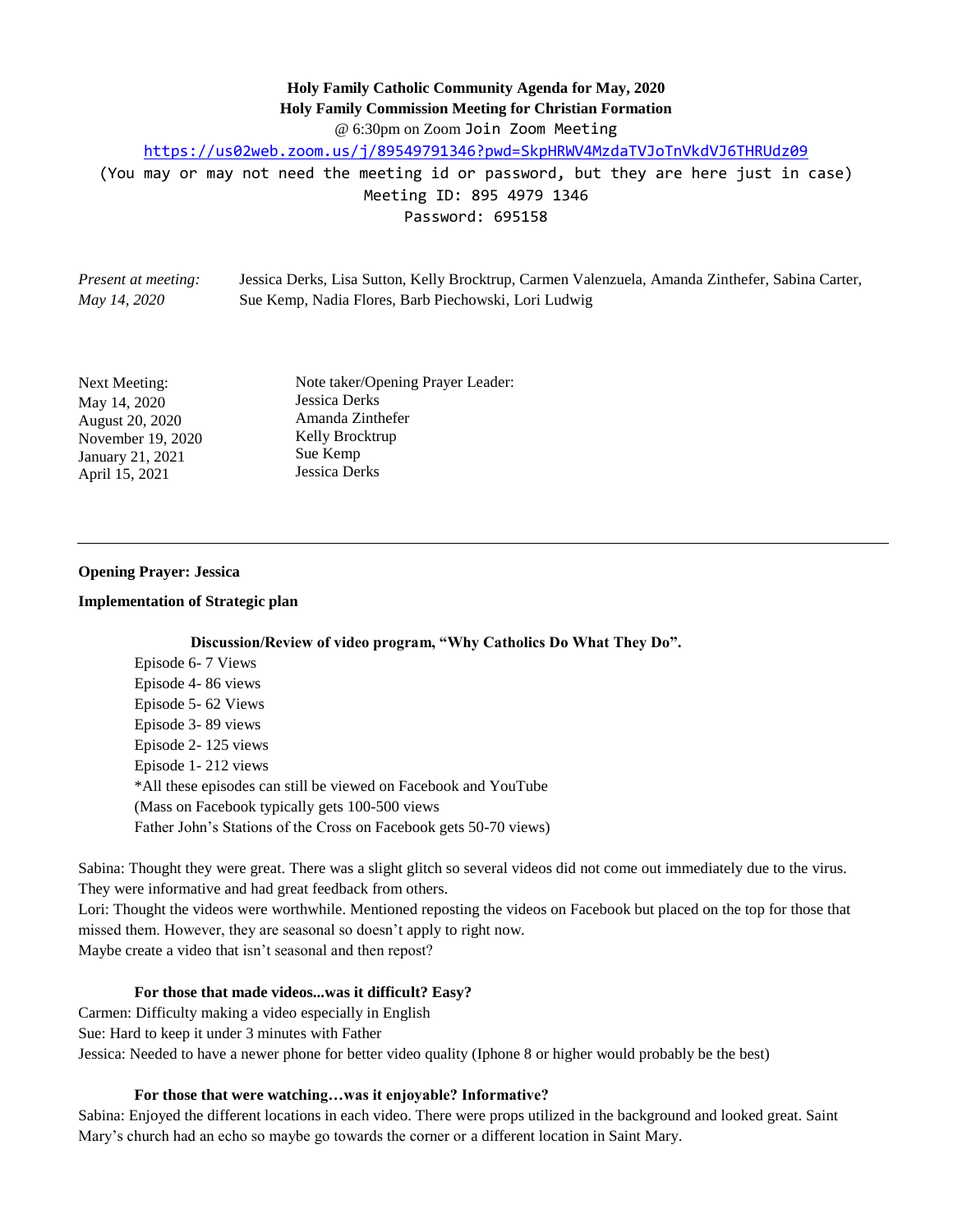Kelly: Keep the introduction slide the same throughout for consistency.

### **Overall Thoughts… would we like to pursue this again?**

-For sure place the number of views in strategic plan

-Try this again and see if viewers increase

-Do a recorded zoom video instead? Can pull in priests from different locations to be a part of the discussion, have a guest priest etc. (Father John Mitchell, Father Pat Heppe, Luke Strand, and Johnny Burns)

-Let's do it out of season so we can post the videos again in the future and re-use

### **Future Video Ideas:**

- Cardinal Dolan does great tours of churches, do something similar?
- Why is there a candle always by tabernacle
- Why do we genuflect
- Video explaining the Latin phrases
- Creed or Our Father broken down
- Priest absolves us at the beginning of Mass, so how is this different than Confession
- How do they decide Holy Days of Obligation...Ash Wednesday and Good Friday are not Holy Days
- Maniple that Father John wears on his arm, why? Does he wear all the time? Restricting his movements?
- The cloth that is over Father's hands when holding Monstrance, showing several Monstrance's in a video, have an adoration video that focuses on purely adoration questions
- How to defend our faith? Apologetics video- why is it an obligation to go to Mass on Sunday, the Eucharist is truly the Body of Christ not just bread
- Book discussion/book study group (Amanda liked doing it and it was nice to have someone else to do it with her) -Possibly have the book read be with the Christian formation department it all together
	- -That way the CF team could bounce information off of each other

- Amanda's book was live on Facebook and they had likes and commenting so might be nice to go live to have that interaction, but it would have to be very well planned and during a slower time for CF

-When Amanda had done it they alternated between videos and questions

-It could not happen soon because of CF's schedule

-Would probably be best to have the Book study pre-recorded and then posted so easier/less pressure

- How to prepare for Mass on Sunday? A link to send out to families to focus them in on Sunday Mass before they go? (Send people link of Archdiocese Listecki's reflections because he has a similar idea)
- Possibly do a 4 part series:
	- -1 intro, 2 detail specific videos, and ending video
	- This helps provide direction for us, put them together beforehand, and then have all of them released

### **Things to remember/other notes:**

-We need to focus on getting all videos done, we need to decide how many we are doing, and how often they would be posted etc.

-We also would like to keep the strategic plan in mind when deciding on videos.

-To create more of a community feel the book study would be a good option- with Christian formation book study this helps the community get know us

-If we did a book study, then maybe do it on a book that was already handed out or will be handed out

-If do book study live then we would have to be more prepared, possibly do it ahead of time

- Lisa on Adoration: Adoration was opened up 2 weeks ago from 4am-7pm, the schedule is filling, it's going well, 2 adorers for each, it will be in main church for all of June to ensure distancing and safety precautions.

-Sue: Barb worked hard on Hoppers and it will be ready to go once we have Masses again

#### **Conclusion:**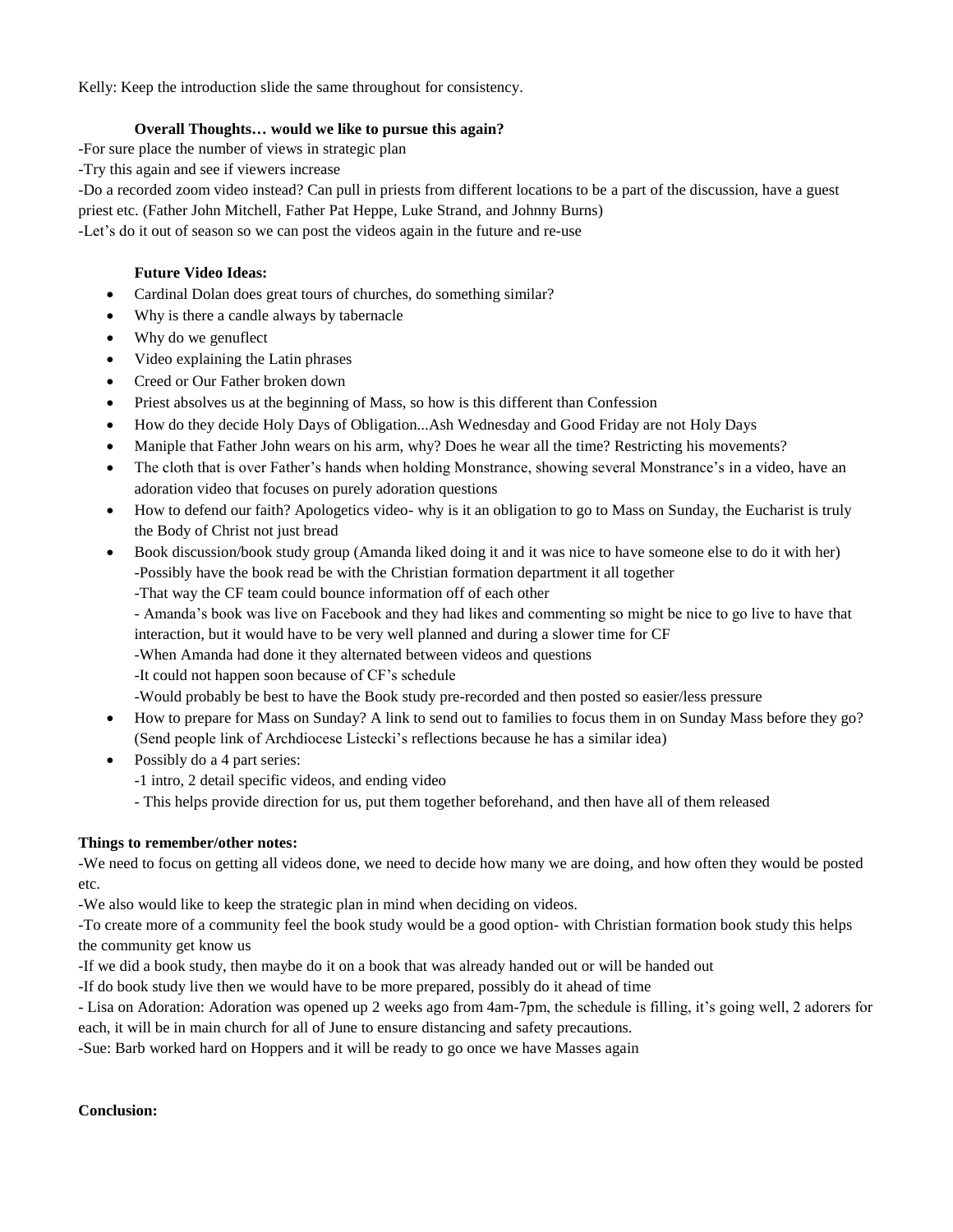We will continue to think of video ideas for the future. Let's get back together August 20, 2020 to discuss these ideas. We will go forward with these ideas in the Fall of 2020.

Our next meeting will be with ORS and Presentation on August 20, 2020

April/May meeting we will talk about another set if videos

## **Reports from Christian Formation Team:**

High School Coordinator **Amanda Zinthefer** 

## **Confirmation:**

-All Confirmation Liturgies have been postponed until May 31<sup>st</sup>.

-Our new Confirmation Dates are Tuesday, August 4<sup>th</sup> at 7 PM at Sacred Heart and Sunday, August 9<sup>th</sup> at 2 PM at Holy Family

-I have begun re-working the liturgy preparations.

## **General Formation:**

-I will continue to engage our families with online material and resources.

Other:

-2020-2021 Scheduling is in Progress as is preparation for Summer Program

# Marriage Coordinator Report from Sue Kemp

# **Weddings**

1 April wedding rescheduled to November, and 1 postponed to an undetermined date

1 May wedding is taking place, but added an additional ceremony in August

1 June wedding rescheduled to 2021

1 July wedding is postponed due to a military deployment

I have had inquiries from June brides about available dates, but no one has pulled the trigger yet.

## **Logowear**

As soon as the churches open, we will be offering a spring sale – to include:

T-shirt (men's and women's)

Thermal mug

Grocery type reusable bag

Sport towel

Hoppers is willing to try this last sale, and if our numbers are not much higher, we will not continue to offer logowear as it is not profitable for Hoppers.

Director of Christian Formation Report from Sabina Carter

-cancelled Eucharistic Miracles and Clothes of the Passion events

-worked with Amanda Zinthefer about decisions for Confirmation

-worked on letter for First Communion parents with Jessica Derks

-waiting for decisions about when First Communions can be rescheduled